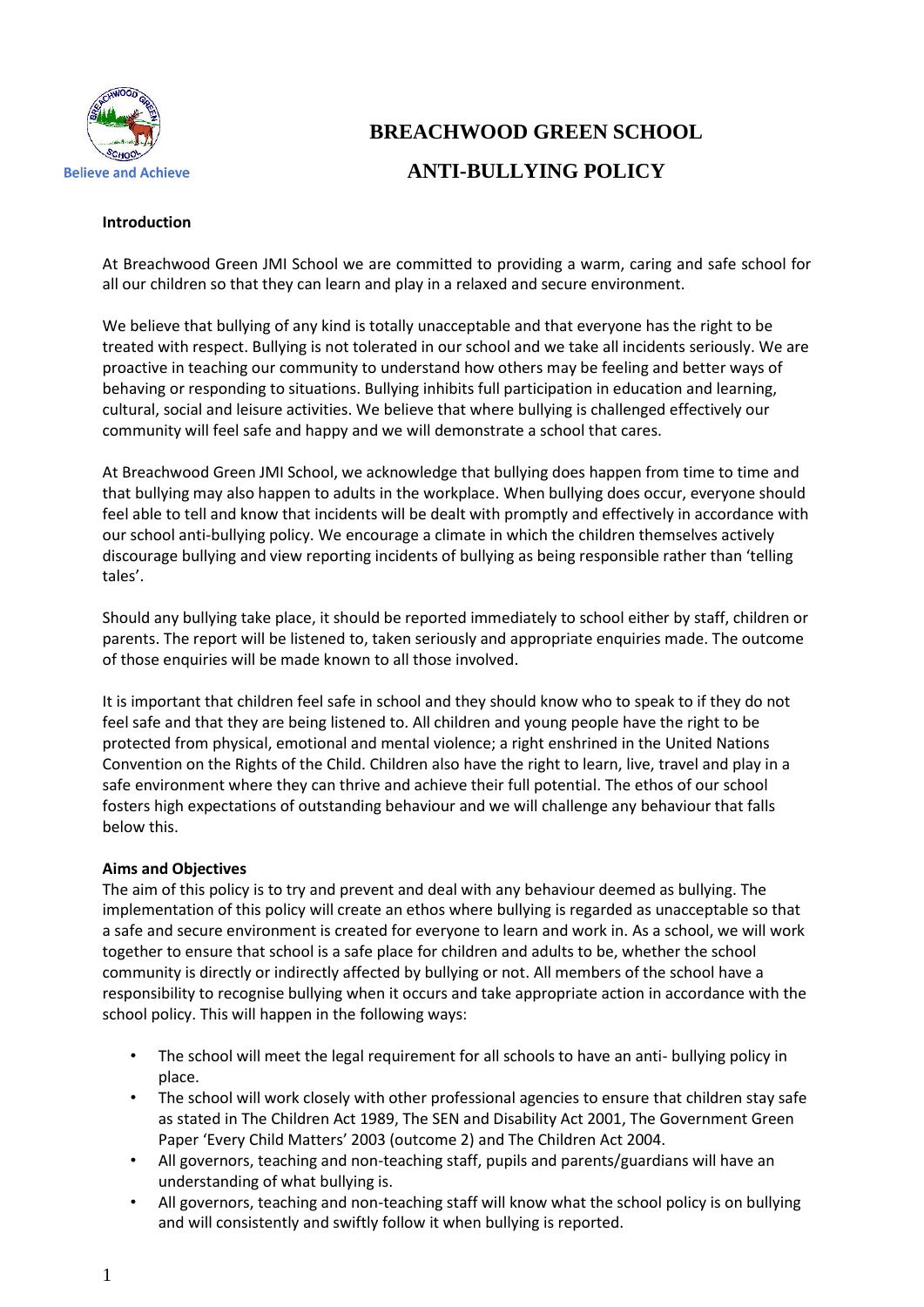- All pupils and parents/guardians will know what the school policy is on bullying and what they can do if bullying arises.
- Pupils and parents/guardians will be assured that they will be supported when bullying is reported
- Whole school initiatives (staff training, celebration assemblies etc) and proactive teaching strategies (PHSEE [Personal, Health, Social &Emotional Education] and JIGSAW lessons, circle time, assemblies, etc.) will be used throughout the school to reduce the opportunities for bullying to occur.
- A positive, caring ethos will be created within the school environment where everyone can work, play and express themselves, free from the fear of being bullied.

# **What is bullying?**

*"Bullying is defined as deliberately hurtful behaviour, repeated over a period of time, where it is difficult for those being bullied to defend themselves. It can take many forms, but the three main types are physical (e.g. hitting, kicking, theft), verbal (e.g. name calling, racist remarks) or indirect (e.g. spreading rumours, excluding someone from social groups.)" DfEE Circular 10/95*

In Breachwood Green School, we define bullying as follows:

- Bullying is when an individual or group deliberately hurts/upsets/threatens/frightens another individual or makes them feel unhappy.
- Bullying behaviour will be repeated over a period of time and is difficult for the victim to defend against (remember STOP – it happens **S**everal **T**imes **O**n **P**urpose)
- Bullying may be racist, sexist, or homophobic.
- Bullying intentionally hurts another individual or group, either physically or emotionally.

| Emotional    | being unfriendly, excluding, tormenting (e.g. hiding books, threatening          |
|--------------|----------------------------------------------------------------------------------|
|              | gestures), ridicule, humiliation                                                 |
| Verbal       | name-calling, sarcasm, spreading rumours, threats, teasing, making rude          |
|              | remarks, making fun of someone                                                   |
| Physical     | pushing, kicking, hitting, pinching, throwing stones, biting, spitting, punching |
|              | or any other forms of violence, taking or hiding someone's things                |
| Indirect     | excluding or 'blanking', hurtful looks, spreading gossip, damaging property,     |
|              | offensive or abusive emails, text messages or posts on websites                  |
| Racial       | racial taunts, graffiti, gestures, making fun of culture and religion            |
| Sexual       | unwanted physical contact or sexually abusive or sexist comments                 |
| Homophobic   | because of/or focussing on the issue of sexuality                                |
| Online/cyber | setting up 'hate websites', sending offensive text messages, emails and          |
|              | abusing the victims via their mobile phones, internet chat room misuse,          |
|              | misuse of associated technology i.e. camera & video facilities, I-pad, games     |
|              | consoles. This is known as 'cyber bullying'. We believe that bullying            |
|              | someone by email or text messages is still hurtful and will be dealt with in     |
|              | the same manner                                                                  |
| Other        | Any unfavourable or negative comments, gestures or actions made to               |
|              | someone relating to their disability or special educational needs. (short term   |
|              | or continuous over long periods of time)                                         |
|              |                                                                                  |

#### **Bullying can be**: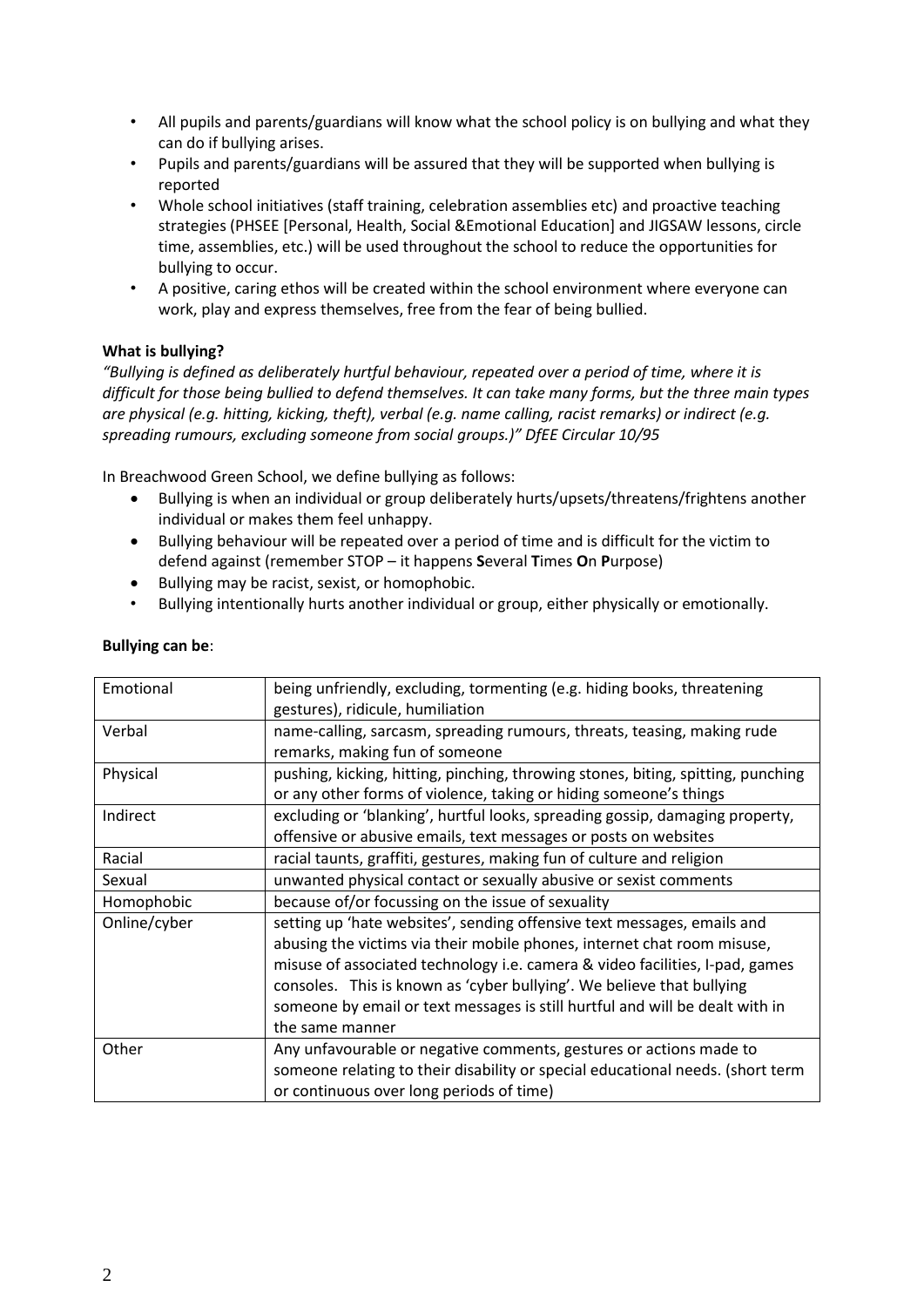# **Bullying may be related to:**

- Race
- Religion
- Culture
- SEN or disability
- Appearance or health condition
- Home circumstances
- Sexual orientation, sexism, or sexual bullying

# **Bullying is not:**

The odd occasion of falling out with friends, name calling, arguments or when the occasional trick or joke is played on someone. It is bullying if it is done several times on purpose (STOP).

It is important to understand that bullying is not the odd occasion of falling out with friends, name calling, arguments or when the occasional trick or joke is played on someone. It is deemed to be bullying if it is done several times on purpose (STOP). This does not include occasional fighting or falling out between friends or equals, though single incidences of verbal or physical attack, and behaviour which is hurtful but not intentional are also taken seriously and dealt with by the school. It should be noted that not all hurtful behaviour is bullying, but all reported hurtful behaviour should be taken seriously and resolved at the earliest opportunity.

# **Where does bullying happen?**

Bullying can take place in the classroom, in the corridor, in the dining hall, the playground, toilets, on the journey to and from school, on residential trips and cyberspace. It can take place during the school day, out of school whilst on residential visits, day visits, in group activities and between families in the local community.

In such cases, the Headteacher is empowered by law to deal with such incidents but must do so in accordance with the school's policy.

At Breachwood Green School, we are concerned with our children's conduct and welfare outside as well as inside school and we will do what we can to address any bullying issues that occur off the school premises. The following steps may be taken:

- Talk to the local Community Police Officer about problems in the Village or on the streets of nearby communities
- Where/When appropriate inform taxi company's if bullying occurs during transportation to and from this school
- Talk to the transport companies about bullying on school buses and in school taxis
- Talk to the Head Teachers of other schools whose children may be involved in bullying off the premises
- Discuss coping strategies with parents and pupils
- Talk to the children about how to handle or avoid bullying outside the school premises

# **Bullies and Victims**

Bullying takes place where there is an imbalance of power of bully over victim. This can be achieved by:

- The size of the individual;
- The strength of the individual;
- The numbers or group size involved;
- Anonymity through the use of cyber bullying or using email, social networking sites, texts etc.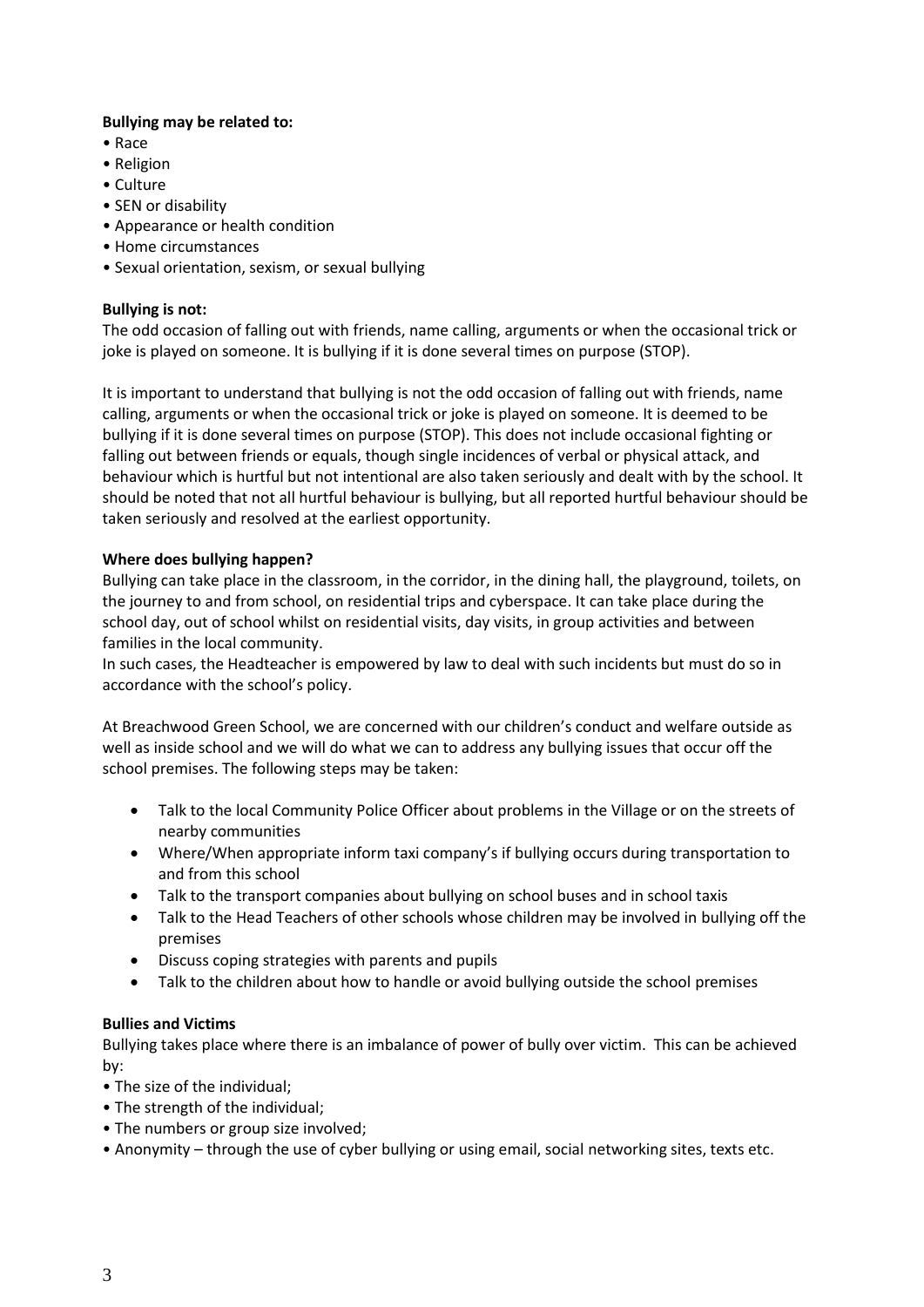Bullies might:

- have low self-esteem;
- lack communication and social skills for sensitive expression;
- lack empathy;
- lack insight into effects of their own behaviour;
- lack remorse.

Research shows that children whose parents are over-protective, may fall into the category of bully or victim in almost equal numbers. This makes these children more vulnerable to being bullied or becoming bullies, but this group is not exclusive. Staff must remain vigilant about bullying and approach this in the same way as any other category of Child Abuse; that is, do not wait to be told before you raise concerns or deal directly with the matter. Children may not be aware that they are being bullied; they may be too young or have Special Educational Needs. Staff should be able to identify children who may be vulnerable and who could fall victim to bullying as well as those who may demonstrate bullying behaviour.

Provocative Victim – research shows that some children are provocative victims –this means that they actively seek responses from others, often using their own behaviours to gain a reaction from others to either bring attention to themselves or to get others into trouble. In this instance, the school will work with both the 'bully' and 'provocative victim' to understand how their behaviours are impacting.

#### **Why is it Important to Respond to Bullying?**

Bullying hurts. No one deserves to be a victim of bullying. Bullying has the potential to damage the mental health of a victim. Everybody has the right to be treated with respect. Pupils who are bullying need to be taught different ways of behaving and understand the consequence of their actions.

#### **Signs and Symptoms**

A child may indicate, by different signs or behaviour, that he or she is being bullied. Adults should be aware of these possible signs and investigate further if a child:

- is frightened of walking to or from school;
- doesn't want to go to school;
- begs to be driven to school;
- changes their usual routine/route to school;
- begins truanting;
- becomes withdrawn, anxious or lacking in confidence;
- starts stammering;
- attempts or threatens suicide or runs away;
- cries themselves to sleep at night or has nightmares;
- feels ill in the morning;
- begins to underperform in school work;
- comes home with clothes torn or books damaged;
- has possessions which are damaged or go "missing";
- asks for money or starts stealing money (to pay the bully);
- has dinner or other monies continually "lost";
- has unexplained cuts or bruises;
- comes home hungry (money/snack/sandwiches have been stolen);
- becomes aggressive, disruptive or unreasonable;
- starts swearing or using aggressive language for no apparent reason;
- is bullying other children or siblings;
- stops eating;
- is frightened to say what's wrong;
- gives improbable excuses for any of the above;
- is afraid to use the internet or mobile phone;
- is nervous and jumpy when a cyber-message is received;
- lack of eye contact;
- 4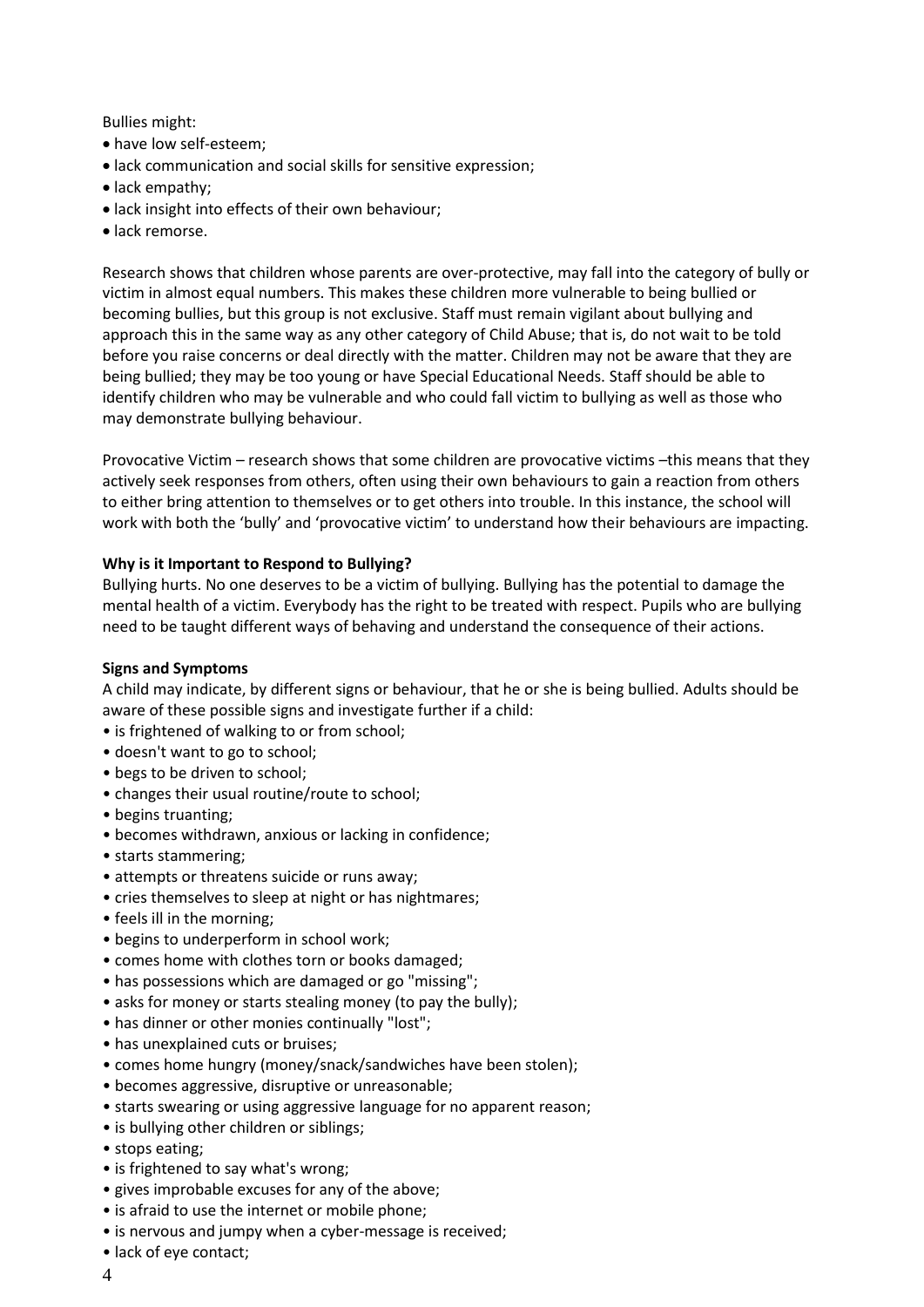- becoming short tempered;
- change in attitude to people at home.

These signs and behaviours could indicate other problems, but bullying should be considered a possibility and should be taken seriously and investigated as soon as possible.

#### **What can you do if you are being bullied?**

We want everybody to feel confident to report bullying whenever and wherever it happens, and get the help they need to feel safe again. It is important to remember that there are people who can help. Children should be encouraged to tell someone they trust, giving them as many facts as possible (Who? Where? What? Why? When? How?). All pupils know that if they are experiencing bullying they may talk to any adult within the school or they may choose to use the school council representatives or peer mediators.

Further strategies to support are (these are not in hierarchical order):

- Get away as quickly as you can;
- Tell someone you can trust it can be a teacher, a teaching assistant, a midday supervisor, a parent,
- a friend, School Council Rep, a peer mediator, a brother, a sister or a relative;
- If you are scared, ask a friend to go with you when you tell someone;
- If you don't feel you can talk to someone about it, write it down and post it in the class 'Worry' box;
- Keep a diary of what's been happening and refer to it when you tell someone;
- Keep on speaking out until someone listens and helps you;
	- Never be afraid to do something about it and quick
	- Don't suffer in silence
	- Don't blame yourself for what is happening
	- Call a helpline and follow the advice given.
	- Discuss it as part of your PSHE/Circle time

# **What can you do if someone else is being bullied**

#### **(The role of the bystander)**

Ignoring bullying is cowardly and unfair on the victim. By keeping silent, the bully/bullies gain a position of power and the opportunity to continue with the bullying behaviour. There are ways you can help without putting yourself in danger, for example tell a member of staff as soon as possible or ask someone you trust about what to do.

# **Procedure for Dealing with Bullying Incidents:**

• Each class teacher will clarify and agree classroom rules and consequences based on rights, and responsibilities at the beginning of each academic year.

- Staff will work together to actively promote and 'model' positive behaviour, attitudes and values.
- School assemblies will focus on positive behaviour and heightening awareness of rights, responsibilities and rules as well as bullying and its consequences.
- Teachers will talk with their classes about bullying and what they should do as an individual if they are bullied, or witness, or are aware of any bullying.

• Signs of bullying must be reported to members of staff including the Headteacher and Senior teachers

• If an incident of bullying is reported, both the child affected and the bully, as well as any witnesses, will be talked with individually by a teacher, senior teacher or the Headteacher.

• The incident must be recorded on Integrated Bullying and Racist Incident Record (Appendix 1 of the policy) and uploaded onto CPOMS.

• Facts will be established as clearly as possible and the bully made aware of the seriousness and effect of his/her actions. It will be made clear to them that they are bullying, that their behaviour is unacceptable and that it will not be tolerated. The bully will be told the consequences of his/her actions, as well as being offered support and counselling where appropriate.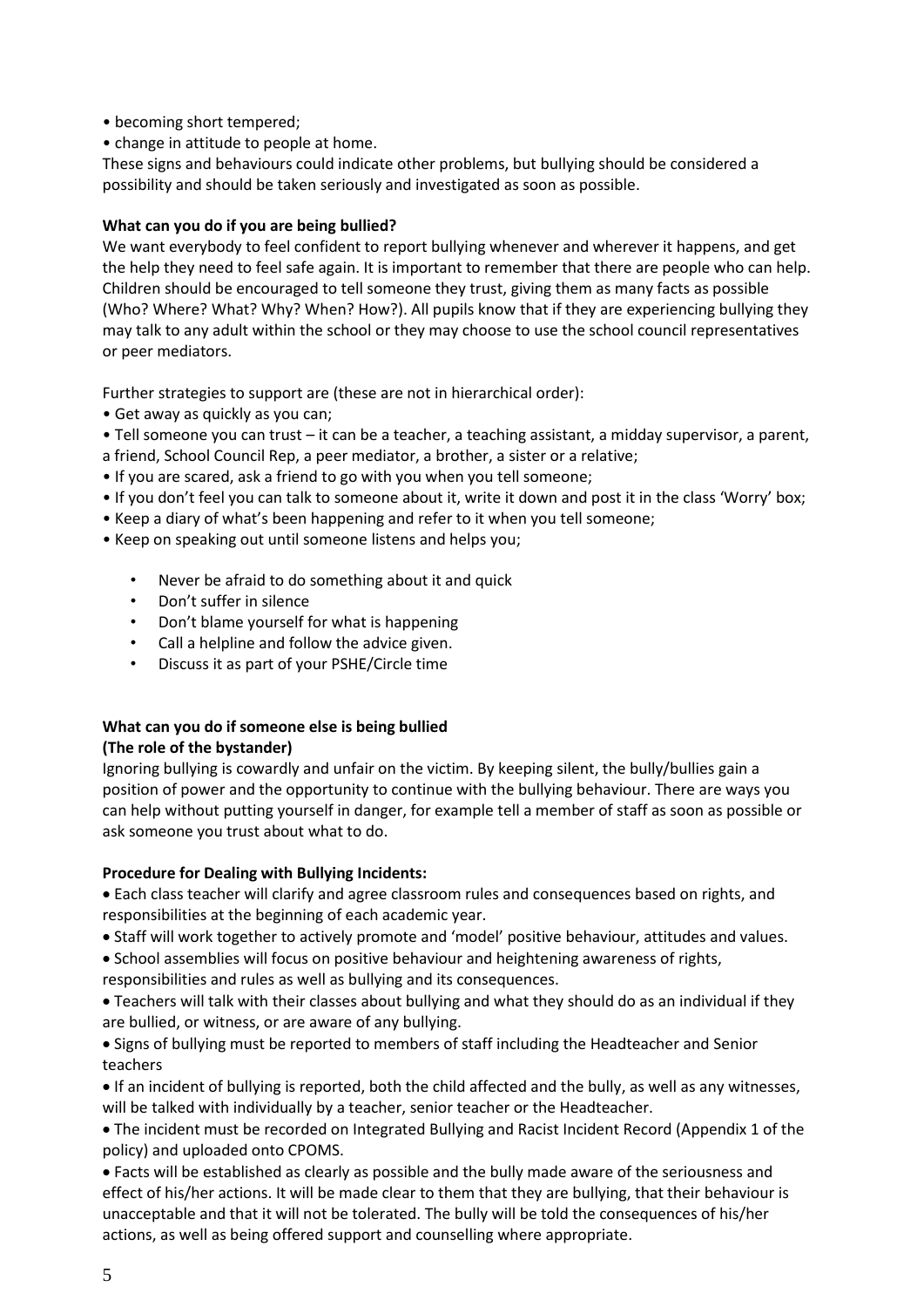• The child affected by the bullying will be offered support, guidance and comfort and given skills to cope with the bully.

• Bullies will be confronted with the seriousness of the offence (making it plain to them that you disapprove) but also offered support and counselling to help them to readjust their behaviour. The bully will be encouraged to see the viewpoint of the other child/children.

• The parents of both the bully and the victim will be informed of the outcomes.

When identifying suitable consequences ('punishing') the bully all staff will think carefully about how they respond to the incident. Reacting aggressively or punitively gives the message that it's all right to bully if you have the power. The consequence, and why it is being given, will be explained clearly.

If the bullying continues, the bully's parents (if the bully is a pupil) will be informed and talked with by a senior teacher or the Head Teacher. The bully will be talked with again and further consequences implemented. The bully's behaviour will be monitored and a written log kept on CPOMS.

If the bullying still continues, the Governing Body will be informed and consider appropriate consequences which could include:

- \* exclusion from the classroom:
- \* exclusion from the playground;
- \* exclusion from school or school premises.

Sometimes investigations can reveal conflicting stories that cannot always be resolved. If the issue is serious or is one of a number of similar incidents both sets of parents must be informed. The Headteacher must be informed. It is of the utmost importance that the school carries out a fair and professional investigation into reported bullying incidents.

The headteacher will discuss incidences of bullying with the safeguarding governor.

# **The following sanctions may be used:**

- Apologise to the victim(s) verbally or in writing;
- Lose privileges;
- Lose playtimes (stay with class teacher, write letter of apology or do extra work relevant to the situation and/or timeout to reflect on their behaviour);
- Spend playtimes and lunchtimes with an adult;
- Parents will be invited in to school;
- Be removed from class and work in isolation under the supervision of an adult;
- Lose class Golden Time/Rewards/housepoints;
- Report to the Headteacher/ Senior teacher;
- Be withdrawn from participation in school visits, clubs and events not essential to the curriculum;
- Lunchtime exclusion;
- Fixed term exclusion;
- Permanent exclusion.

# **Strategies for the prevention and reduction of bullying**

Whole school initiatives and proactive teaching strategies will be used throughout the school to develop a positive learning environment with the aim of reducing the opportunities for bullying to occur. These can include:

- Active participation in the PSHE Programme (JIGSAW)
- Use school council meetings involving children and adults to discuss bullying
- Involving the whole school community in writing and reviewing the policy
- Undertaking regular questionnaires and surveys to monitor the extent of bullying in the school and the effectiveness of the anti-bullying policy
- Each class agreeing on their own set of class rules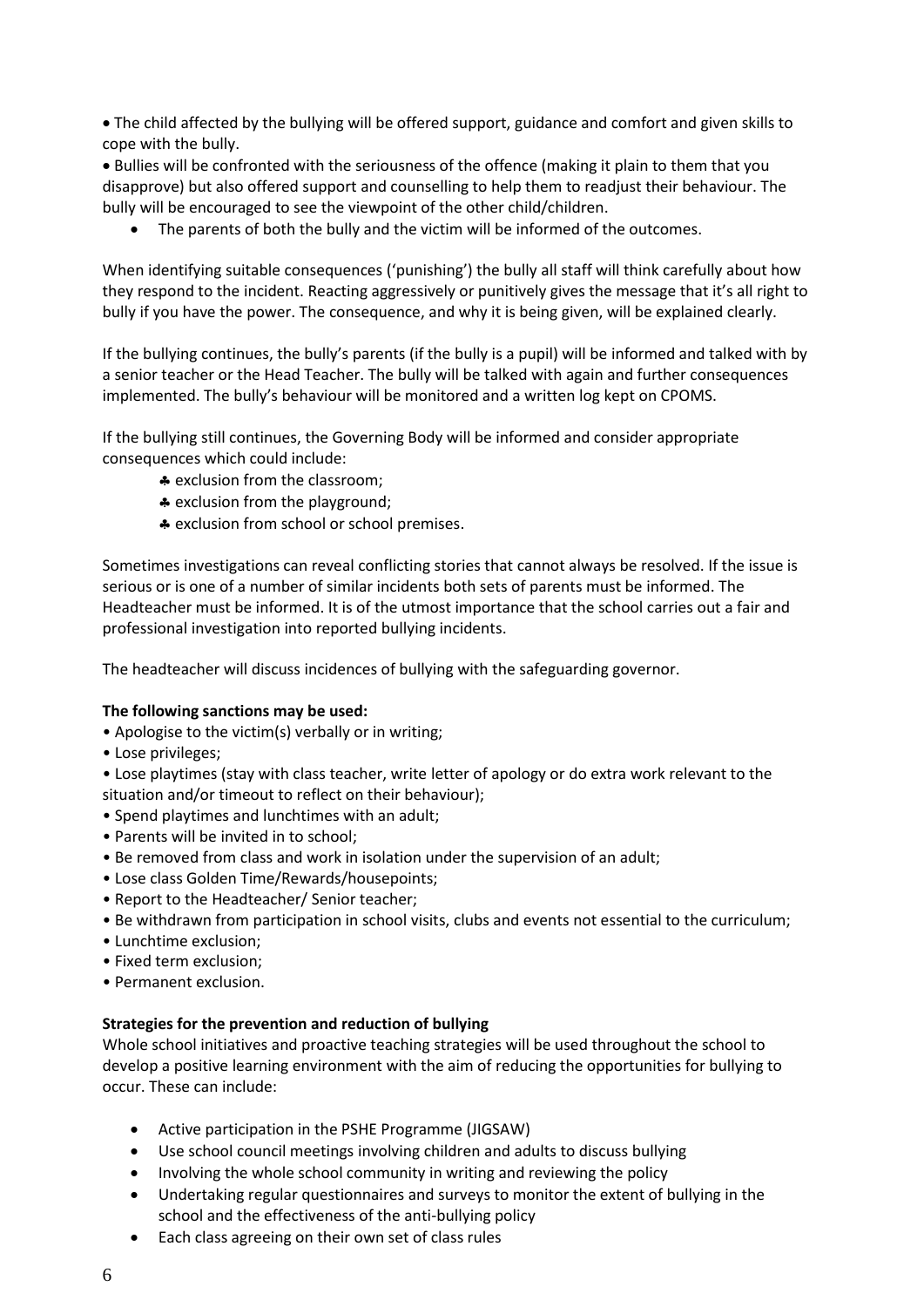- Making national anti-bullying week a high profile event each year
- Awareness raising through regular anti-bullying assemblies
- PSHEE (Personal, Health Social Emotional Education including JIGSAW) scheme of work from Reception to Year 6 used to support this policy
- Class Assemblies/Class time on bullying issues
- Setting up of a circle of friends support network where a small group of children volunteer to help and support an individual experiencing difficulties
- Children writing stories and poems and drawing pictures about bullying
- Children being read stories about bullying
- Using drama activities and role-plays to help children be more assertive and teach them strategies to help them deal with bullying situations
- Prominently displaying anti-bullying posters produced by the children around the school
- Confidential 'Worry' box in each class where children can write and post their concerns and ideas
- Introducing playground improvements and initiatives
- Training Yr5/6 pupils to be Peer Mediators
- Using praise and rewards to reinforce good behaviour
- Encouraging the whole school community to model appropriate behaviour towards one another
- Organising regular anti-bullying training for all staff
- Participation in the National and Local Anti-Bullying strategies e.g. anti-bullying week.

# **Role of the School**

# **Staff**

• School staff must act – and importantly be seen to act – firmly against bullying wherever and whenever it appears. They must take action as quickly as possible.

• All members of the school community need to understand what constitutes bullying and be alert to signs that bullying is taking place.

• The school should ensure that its response to bullying is clearly understood by all members of the school community and everyone should be clear about their role and responsibilities in preventing and responding to bullying.

• Facts must be established clearly, taking separate accounts from victims, bullies and witnesses and then recorded appropriately.

• Children affected by bullying must be offered comfort, support, advice and concrete help. Reassure children but don't make them feel inadequate or foolish.

• Playgrounds are areas where bullying is most likely to occur. Pupils report name calling to be more distressing than physical assault. Name-calling is used in the initial stages of bullying to test out the response of the supposedly vulnerable. Good supervision at this stage prevents escalation into crisis and can prevent disputes carrying over into classroom disruption.

# **Pupils**

It is important that pupils should:

- Learn about what constitutes bullying and what to do about it.
- Have opportunities to develop the skills to resist bullying and to deal with bullying.

• To be aware that knowing about bullying by or to others and doing nothing is unacceptable children affected by bullying and witnesses of bullying should know that it is 'OK to tell' and that they will receive practical help if they so do.

• Understand that things CAN be done to stop bullying and that this not only affects the bully or child being bullied, but everybody's behaviour.

# **Parents**

Parents, carers and families have an important role to play in helping the school deal with bullying. They should:

• Discourage their children from bullying behaviour at school, at home or elsewhere.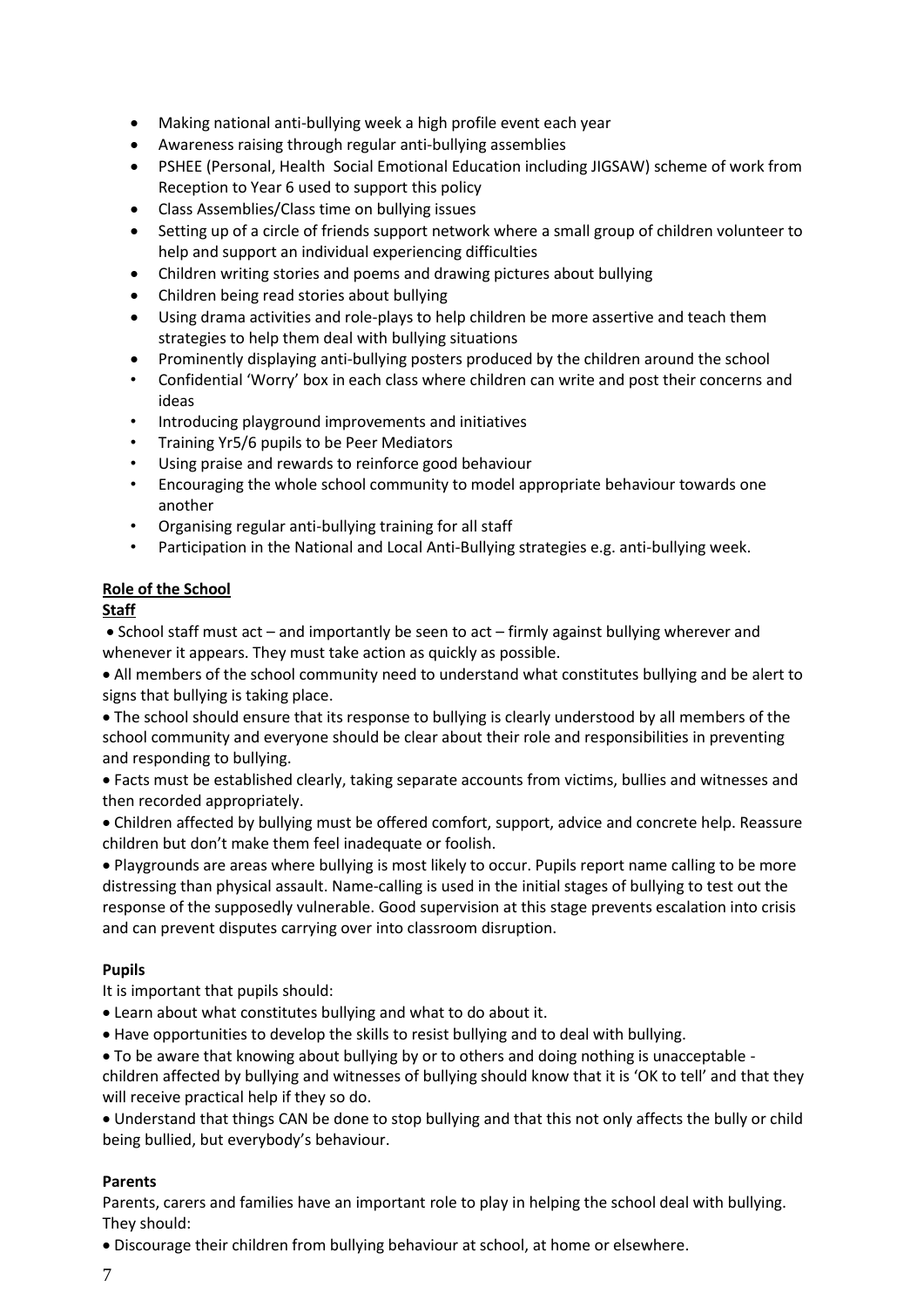• Take an active interest in their children's school life, discuss friendships, how playtime is spent and the journey to and from school.

• Watch out for signs that their children are being bullied, or are bullying others.

• Contact the school at the first sign if they are worried that their children are being bullied or are bullying others; not try to deal with it themselves.

#### **Governing Body**

The Governing Body will be updated on a termly basis of behaviour and bullying incidents via the Headteacher's safeguarding report. The Governors will be responsible for annually evaluating the effectiveness of the Anti Bullying policy.

• This policy is monitored on a day-to-day basis by the Headteacher, who will report to Governors about the effectiveness of the policy

• This Anti-Bullying Policy is the Governors' responsibility and they review its effectiveness annually. They do this by examining the number of logged bullying incidents and through discussion with the Headteacher. Governors analyse information with regard to gender, age and ethnic background of all children involved in bullying incidents

• The School Council send a questionnaire annually to the children asking for their views on their safety in school which gives them the opportunity to discuss any bullying issues and how the school deals with this

• Parents/guardians are asked how safe their children feel in school by completing questionnaires at parents' evenings.

• As a school, we support Anti-Bullying Week in November, which culminates in a series of lessons about bullying.

• With the increase of Internet usage we are aware of the greater influence of cyber bullying and provide e-safety talks to parents and children (see online Policy)

#### **Monitoring and evolution of the policy**

To ensure this policy is effective, it will be regularly monitored and evaluated. Questionnaires completed by the whole school community, together with surveys, school council, children's comments posted in the 'Worry' box and bullying incident forms will be used to gauge the effectiveness of the policy. Following a biannual review or when new legislation is made available any amendments will be made to the policy and everyone informed. An annual report will then be issued to governors and the policy will be made available on request to all parents.

| <b>Governing Body committee responsible:</b> Full Governing Body<br><b>Review frequency:</b> Every 2 years |                              |                  |  |
|------------------------------------------------------------------------------------------------------------|------------------------------|------------------|--|
| Signed Chair of Governors: 7Starkey                                                                        |                              | Date: 04.04.2020 |  |
| Signed Vice Chair of Governors: MRoss<br>Date:04.05.2020                                                   |                              |                  |  |
| <b>Issued: May 2020</b>                                                                                    | <b>Next review: May 2022</b> |                  |  |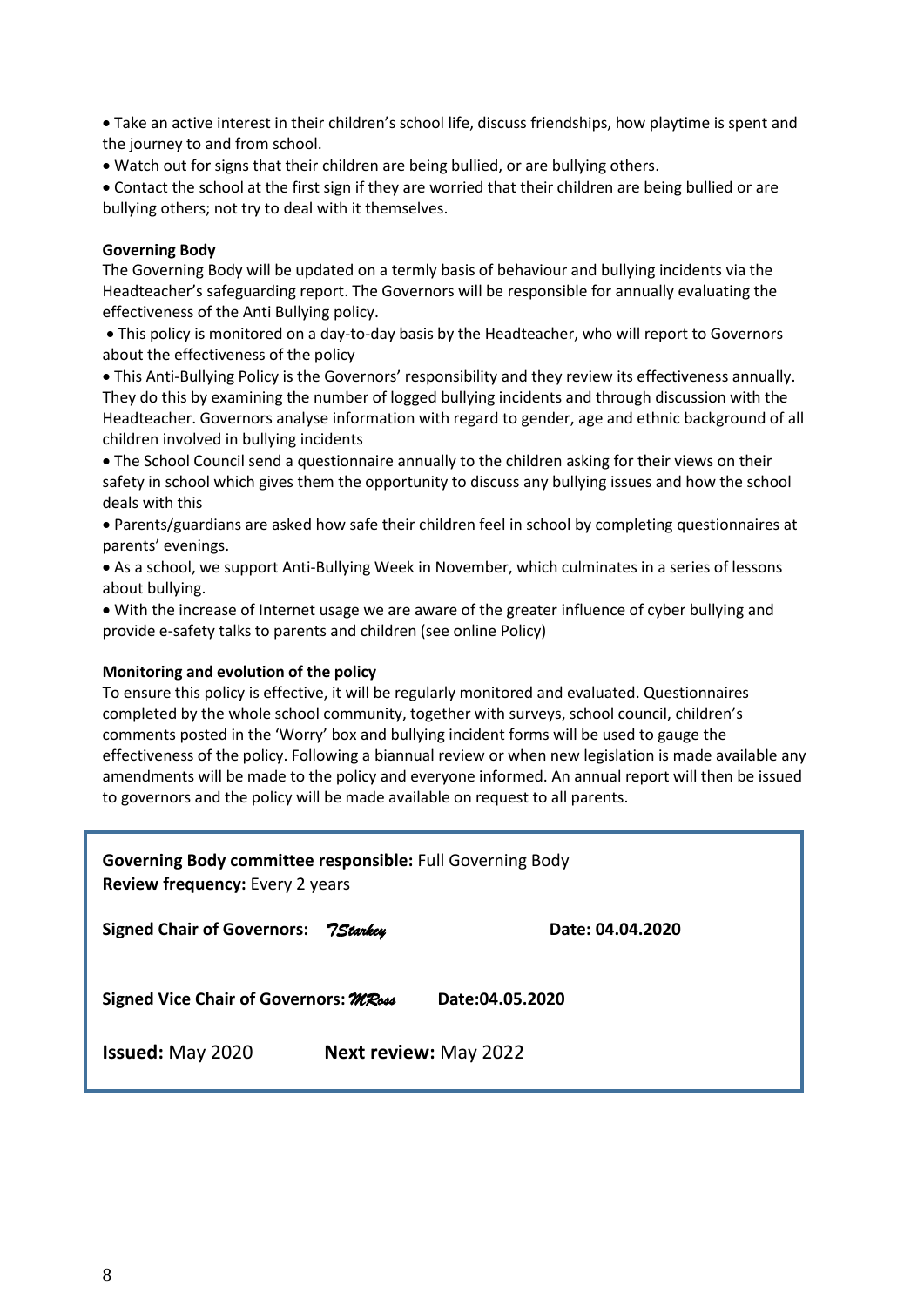#### **Sources of further information and support**

There is a vast amount of information and guidance available about bullying that can provide a wide range of support and help. The following list is just a small selection of the support available that teachers, parents and children have found useful.

#### **Name of organisation Telephone number Website**

| <b>ACE</b>                        | 0207 354 8321 |                                  |
|-----------------------------------|---------------|----------------------------------|
| <b>Act Against Bullying</b>       | 0207 704 3370 | www.ace-ed.org.uk                |
| Anti-bully                        | not available | www.antibully.org.uk             |
| Anti-Bullying Alliance (ABA)      | 0207 843 1901 | www.anti-bullyingalliance.org.uk |
| Anti-bullying Network             | 0131 651 6103 | www.antibullying.net             |
| Beatbullying                      | 0845 338 5060 | www.beatbullying.org.uk          |
| <b>Bully Free Zone</b>            | 01204 454 958 | www.bullyfreezone.co.uk          |
| <b>Bullying Online</b>            | 020 7378 1446 | www.bullying.co.uk               |
| <b>BBC</b>                        | not available | www.bbc.co.uk                    |
| Childline (helpline for children) | 0800 1111     | www.childline.org.uk             |
| Kidscape                          | 020 7730 3300 | (general enquiry number)         |
|                                   | 08451 205 204 | (helpline for adults only)       |
| www.kidscape.org.uk               |               |                                  |
| <b>Youth Access</b>               | 020 8772 9900 |                                  |
| Hertfordshire LEA website         |               |                                  |
| devoted to anti-bullying          |               | www.thegrid.herts.org.uk         |
| <b>NSPCC</b>                      | 0207 825 2500 | www.nspcc.org.uk                 |
| <b>Parentline Plus</b>            | 0808 800 2222 | www.parentlineplus.org.uk        |
| The Children's Legal Centre       | 0800 783 2187 | www.childrenslegalcentre.com     |
| The Office of the Children's      |               |                                  |
| Commissioner                      | 0844 800 9113 | www.childrenscommissioner.org.uk |
|                                   |               |                                  |

For a copy of Kidscape's free booklets "*Stop Bullying*", "*Preventing Bullying*" *and "You Can Beat Bullying*", send a large (A4) self-addressed envelope (marked "Bully Pack") with 6 first class stamps to: Kidscape 2 Grosvenor Gardens London SW1W 0DH

9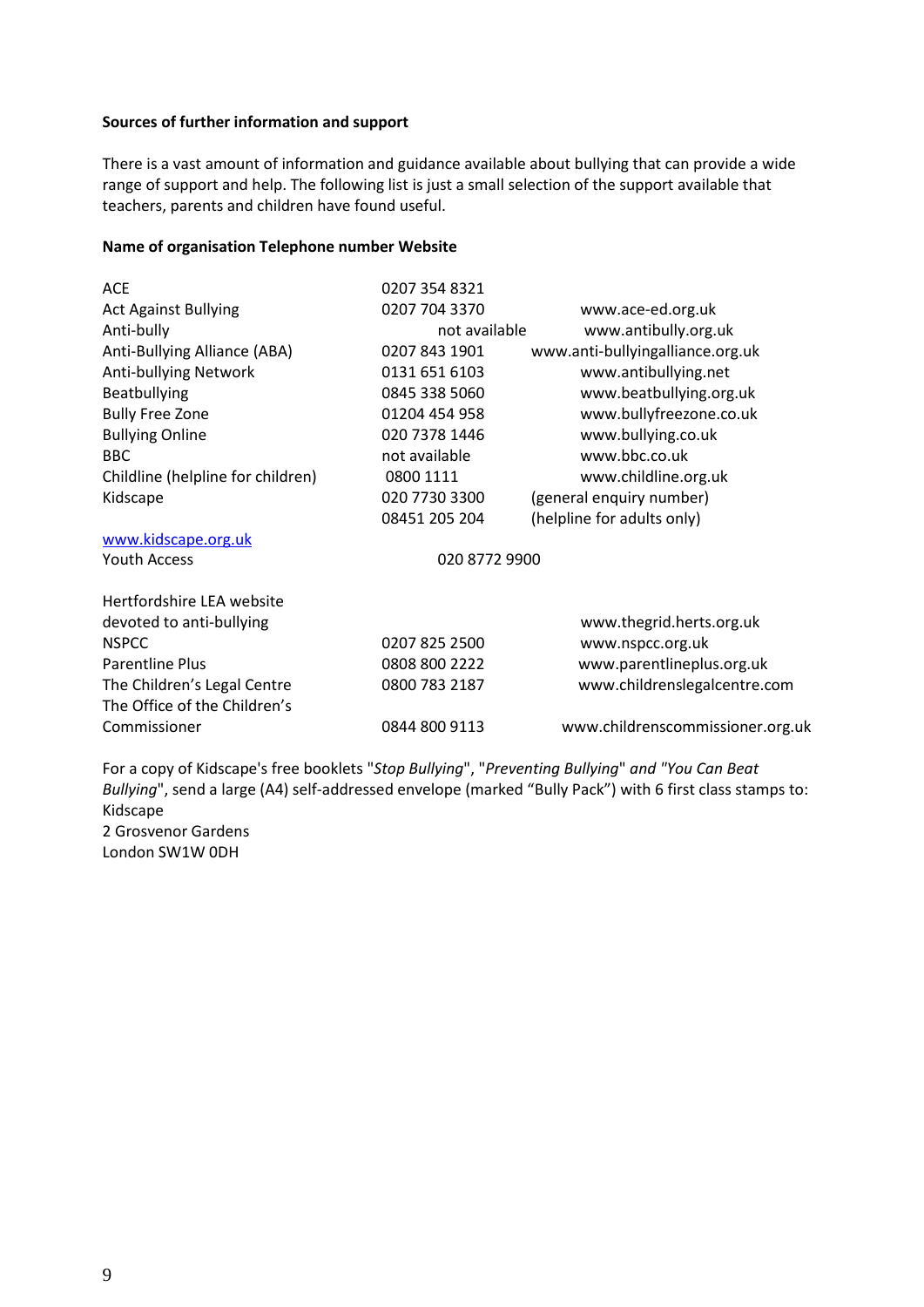# **Appendix 1**

# **Integrated Bullying and Racist Incident Record**

For each incident please complete one form and return to the designated teacher for collation and monitoring.

# 1. Focus of Bullying/Harassment

| Please tick all elements which apply in | Definitely applies | Possibly applies |
|-----------------------------------------|--------------------|------------------|
| your understanding of the incident(s):  |                    |                  |
| Definitely applies                      |                    |                  |
| Ability                                 |                    |                  |
| Age/ Maturity                           |                    |                  |
| Appearance                              |                    |                  |
| Class/Socio-economic                    |                    |                  |
| Disability                              |                    |                  |
| Ethnicity/Race*                         |                    |                  |
| Religion/Belief*                        |                    |                  |
| Institutional Racism*                   |                    |                  |
| Gender                                  |                    |                  |
| Homophobia                              |                    |                  |
| Sexualised                              |                    |                  |
| Size                                    |                    |                  |

# 2. Manifestations of Bullying/Harassment (indicate those that apply)

| Perception of individual: feelings of being   |  |
|-----------------------------------------------|--|
| bullied/harassed                              |  |
| Isolation/ignoring                            |  |
| Teasing                                       |  |
| General expressions of prejudice/stereotype   |  |
| Racist literature, graffiti or insignia       |  |
| Verbal abuse or name calling (specify below)  |  |
| Targeted graffiti or hurtful note writing     |  |
| Threats including threatened physical assault |  |
| Mobile phone/text message bullying/harassment |  |
| Internet related bullying/harassment          |  |
| Camera phone bullying/harassment              |  |
| Actual physical assault                       |  |
| Other:                                        |  |
|                                               |  |
|                                               |  |